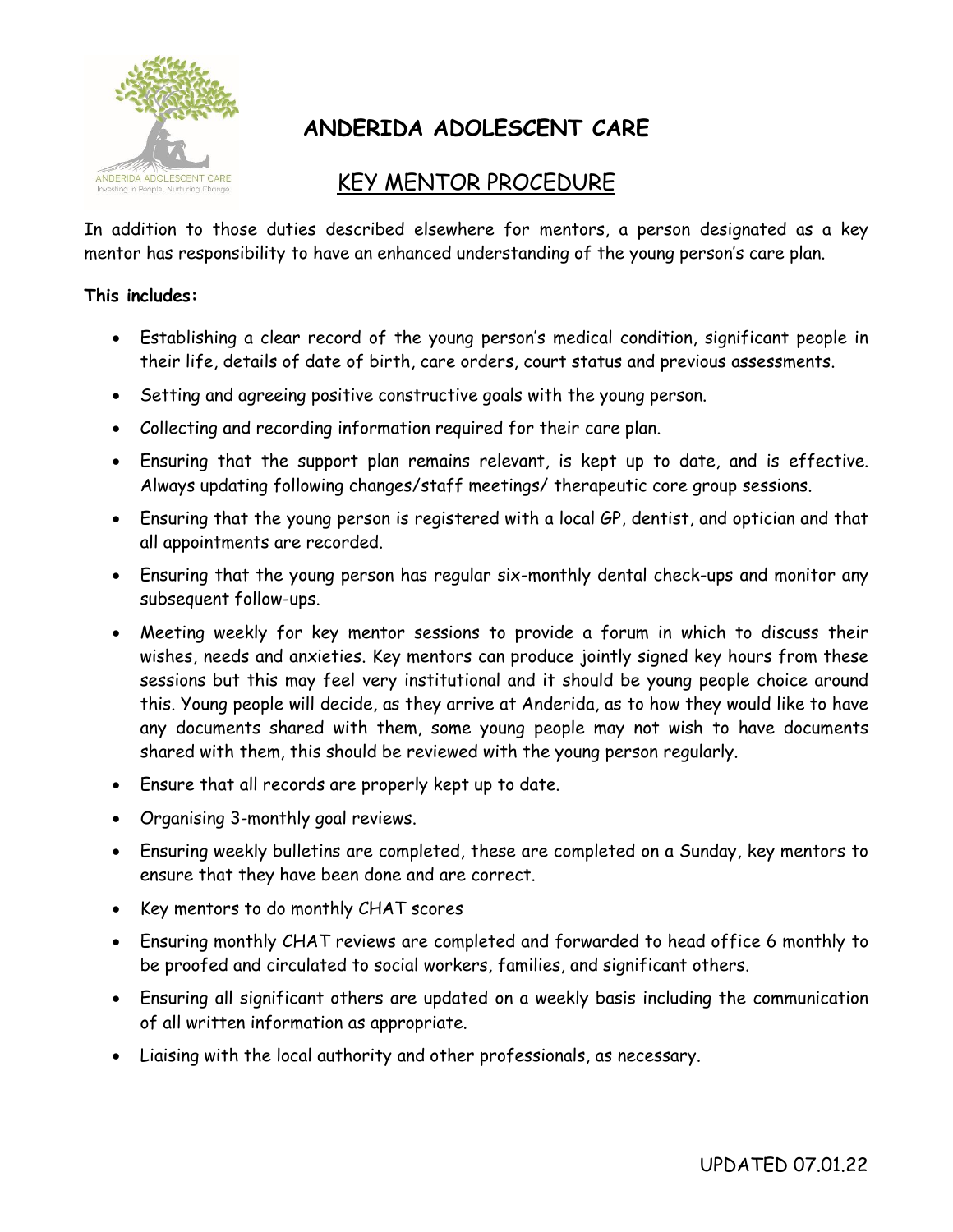- Ensuring that the young person's bedroom is maintained to a reasonable standard of decoration, repair, and cleanliness.
- Complete 6 monthly SDQ's.

#### **KEY MENTOR CHECK LIST**

| <b>CHAT</b>           |  |  |  |  |  |  |
|-----------------------|--|--|--|--|--|--|
| <b>SDQ</b>            |  |  |  |  |  |  |
| <b>THRIVE</b>         |  |  |  |  |  |  |
| KEY MENTOR SESSIONS   |  |  |  |  |  |  |
| <b>WEEKLY UPDATES</b> |  |  |  |  |  |  |
| CARE PLAN REVIEW      |  |  |  |  |  |  |
| (GOALS)               |  |  |  |  |  |  |
| SUPPORT PLAN REVIEW   |  |  |  |  |  |  |
|                       |  |  |  |  |  |  |
|                       |  |  |  |  |  |  |

## Key Worker Checklist 2022

### Key worker Checklist 2020

|                                                                                 | <b>JAN</b> | <b>FEB</b> | <b>MAR</b>                        | <b>APR</b>   | <b>MAY</b> | <b>JUN</b> | <b>JUL</b> | <b>AUG</b> | SEPT |              | OCT NOV | <b>DEC</b> |
|---------------------------------------------------------------------------------|------------|------------|-----------------------------------|--------------|------------|------------|------------|------------|------|--------------|---------|------------|
| <b>Key Hours</b>                                                                |            |            |                                   |              |            |            |            |            |      |              |         |            |
| Update<br><b>Support</b><br>Plan                                                |            |            |                                   |              |            |            |            |            |      |              |         |            |
| <b>Update YP</b><br><b>CHAT review</b>                                          |            |            |                                   | Due<br>12/04 |            |            |            |            |      | Due<br>12/10 |         |            |
| <b>Risk</b><br><b>Assessment</b>                                                |            |            |                                   |              |            |            |            |            |      |              |         |            |
| <b>LAC review</b><br>(send notes to SW &<br><b>IRO 1 week before</b><br>review) |            |            | Notes<br>11/03<br>Review<br>18/03 |              |            |            |            |            |      |              |         |            |
| <b>SDQ</b>                                                                      |            |            |                                   |              |            | 21/06      |            |            |      |              |         | 21/12      |
| <b>PEP review</b>                                                               |            |            |                                   |              | 15/05      |            |            |            |      |              | 15/11   |            |
| Pathway<br>Plan                                                                 |            |            |                                   | 20/04        |            |            |            |            |      |              |         |            |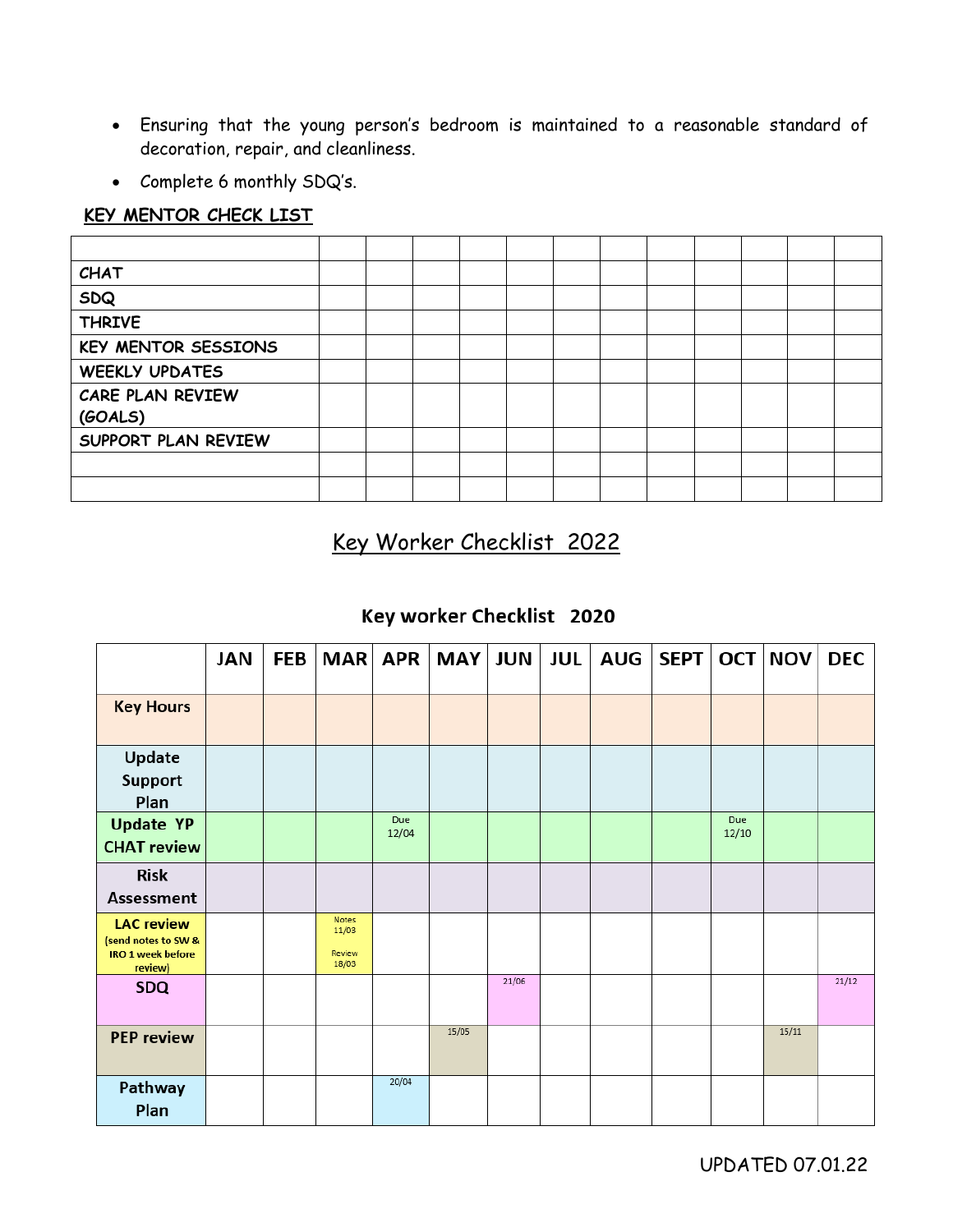### Key Worker To Do List

- **1. Key hours:** Monthly keyworker 'catch ups' to be help with the YP. This could often include taking them for a milkshake or ice cream etc. This section should be used to give them the opportunity to voice any concerns, put forward their views or just to promote a positive relationship between a YP and their keyworker. (each home might have different procedures for key worker catch ups).
- **2. Update Support Plan:** Support plans should be updates monthly with any changes etc. This should ideally be done following group meetings (staff meetings, group CBT, Group supervisions etc) where the YP's progress/needs are being discussed by the team.
- **3. YP CHAT review:** This is due every 6 months. You will write a summary in each 'Ever Child Matters' heading of how the YP has done over the past 6 months. This will then get shared with the social worker and the YP (please see YP CHAT Review Policy).
- **4. Risk Assessments:** As above, the keyworker should make sure the risk assessments are kept up to date. It might be easier to also do this after updating the support plan following the group meetings.
- **5. LAC Review:** LAC reviews should be held 28 days after a new YP arrives. This will then be held 6 months after this, then annually. There are LAC review notes that need to be completed and sent off to the professionals (Social worker and IRO) at least 1 week prior to the actual meeting. You will need to make sure to know when the LAC meeting is so you can get the notes completed and sent off in time.